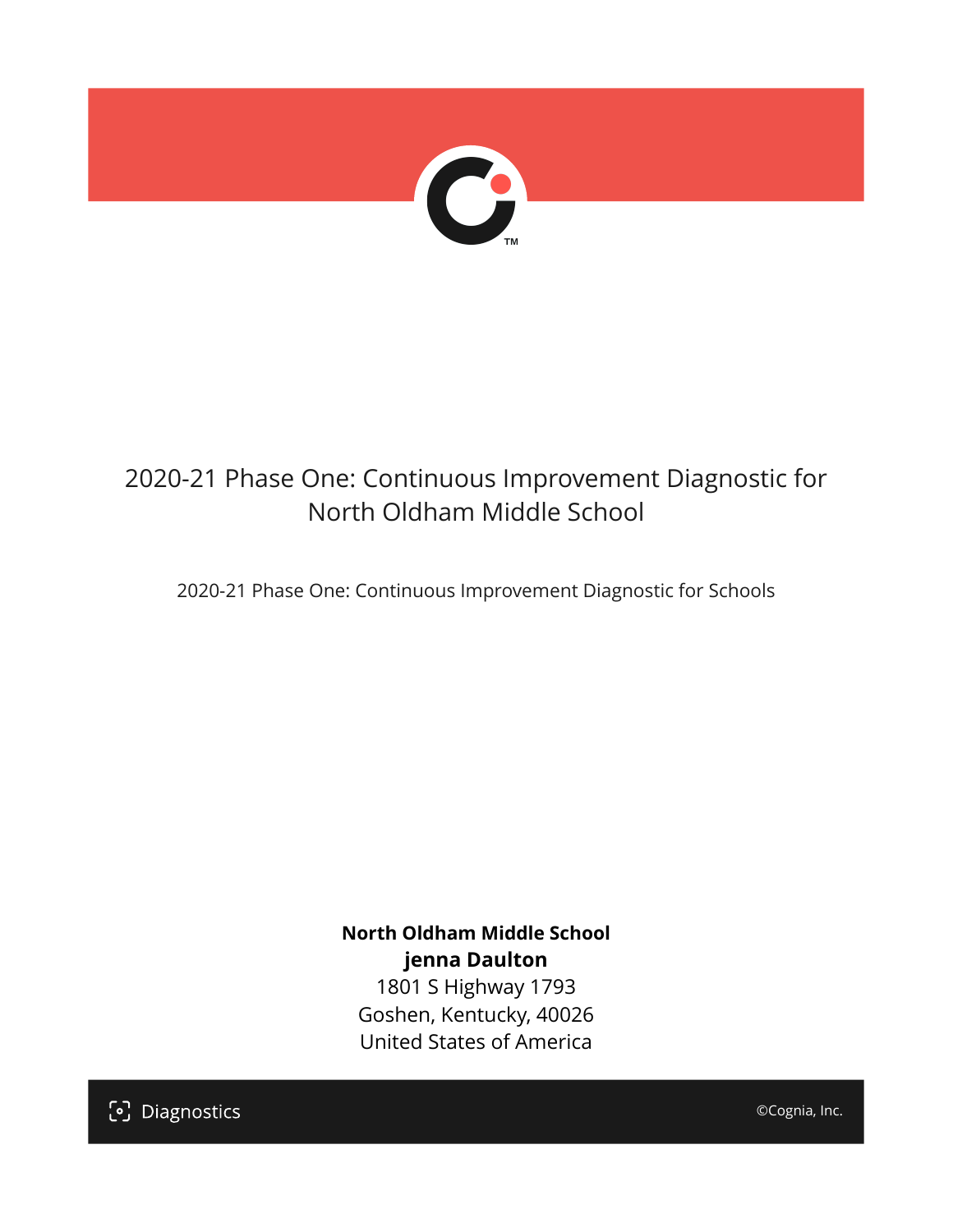2020-21 Phase One: Continuous Improvement Diagnostic for Schools - 2020-21 Phase One: Continuous Improvement Diagnostic for North Oldham Middle School - Generated on 01/12/2021

North Oldham Middle School

#### **Table of Contents**

<u>[3](#page-2-0)</u> [2020-21 Phase One: Continuous Improvement Diagnostic for Schools](#page-2-0)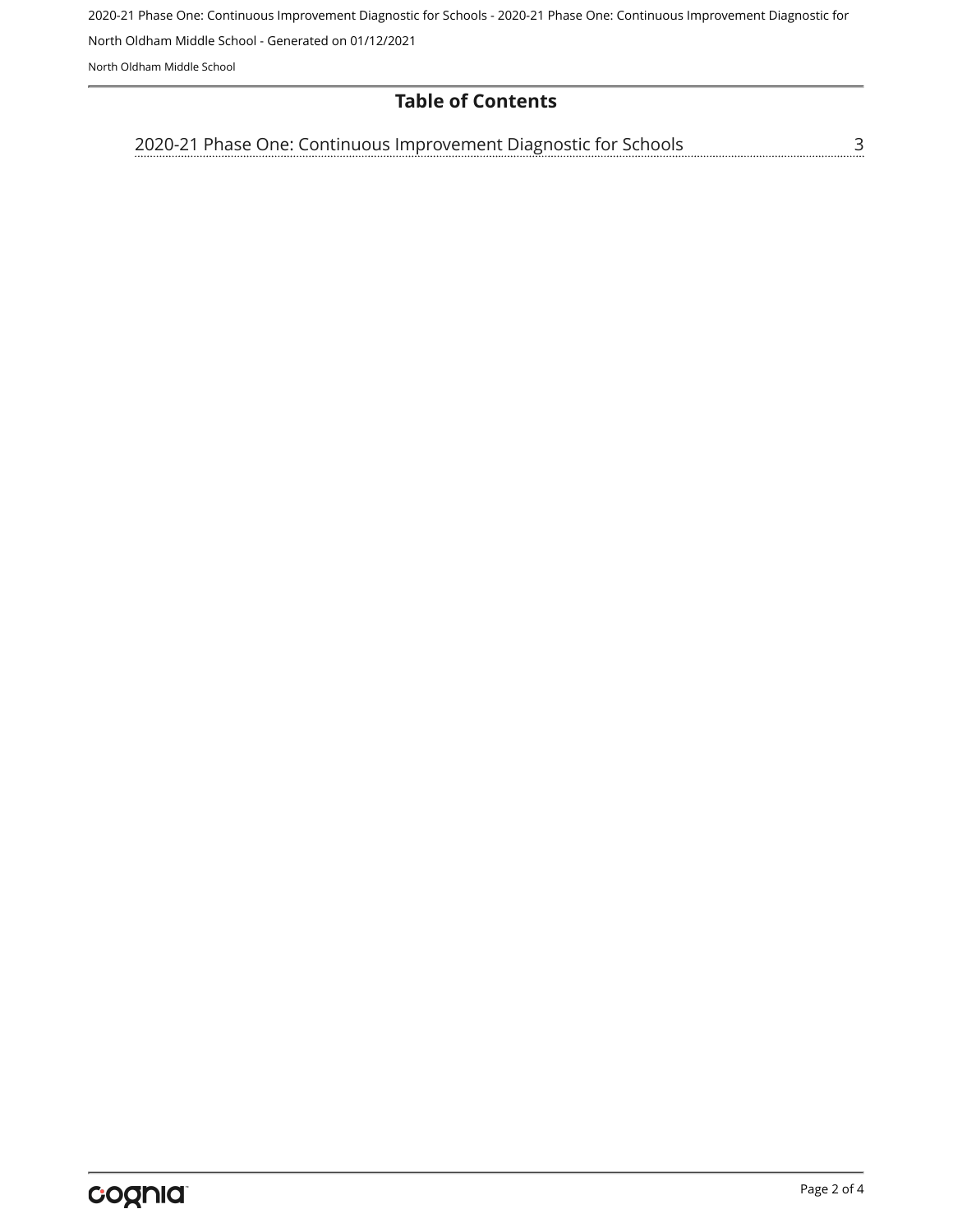2020-21 Phase One: Continuous Improvement Diagnostic for Schools - 2020-21 Phase One: Continuous Improvement Diagnostic for North Oldham Middle School - Generated on 01/12/2021 North Oldham Middle School

## <span id="page-2-0"></span>**2020-21 Phase One: Continuous Improvement Diagnostic for Schools**

. The **Comprehensive School Improvement Plan or CSIP** is defined as a *plan developed by the school council, or successor, and charter schools with the input of parents, faculty, and staff, based on a review of relevant data that includes targets, strategies, activities, and a time schedule to support student achievement and student growth, and to eliminate gaps among groups of students.*

The comprehensive school and district improvement plan process is outlined in 703 KAR 5:225. The requirements included in the administrative regulation are key components of the continuous improvement process in Kentucky and ultimately fulfillment of school, district, and state goals under the Kentucky State Plan as required by the Every Student Succeeds Act (ESSA).

While the regulation outlines a timeline for compliance purposes, the plan itself is a strategic and proven approach to improve processes and to ensure students achieve. The timeline for the school's 2020-21 diagnostics is as follows:

#### **Phase One: August 1 - October 1**

• Continuous Improvement Diagnostic for Schools

#### **Phase Two: October 1 - November 1**

- The Needs Assessment for Schools
- School Assurances
- School Safety Report

#### **Phase Three: November 1 - January 1**

- Comprehensive School Improvement Plan
- Executive Summary for Schools
- Closing the Achievement Gap Diagnostic for Schools
- Professional Development Plan for Schools

#### **Phase Four: January 1 - December 31**

• Progress Monitoring

### *As principal of the school, I hereby commit to implementing continuous improvement processes with fidelity to support student achievement and student growth and to eliminate achievement gaps among groups of students.*

Please enter your name and date below to certify.